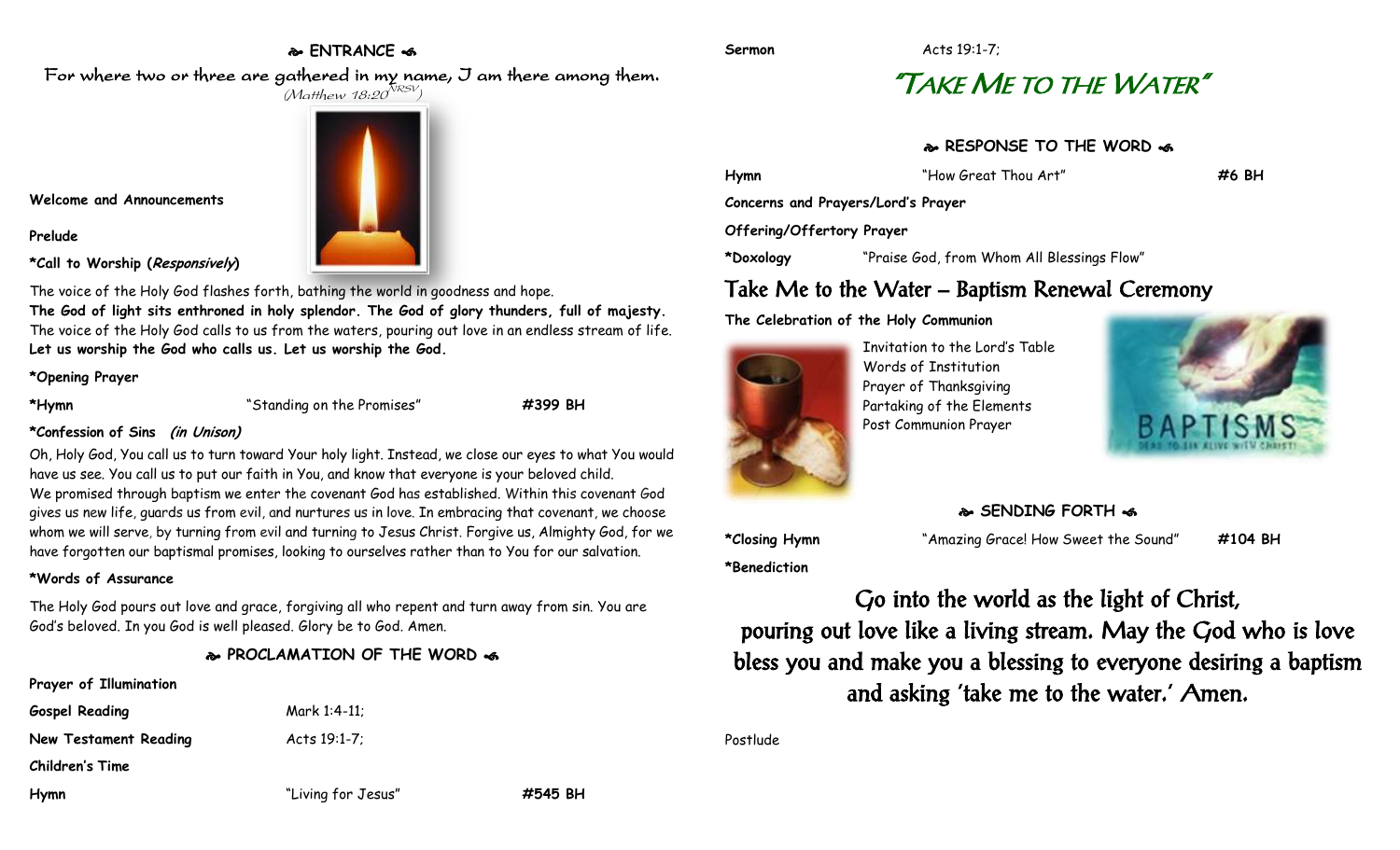In the Life of STONEGATE Family

**Tuesday, January 13, 2015** 6:30 p.m. CARD MAKING CLASS **Wednesday, January 14, 2015** 6:00 p.m. BIBLE STUDY **Thursdays, January 15, 2015** 10:00 a.m. Ladies Bible Study



**WORSHIP LEADERS** 

, Pastor , Elder , Pianist , Singing , Children's Time , Welcome and Announcements

**Friday, January 16, 2015**  8:00 a.m. Friday's Morning Group Yard and Building Work **Sunday, January 25, 2015, PHYLLIS'S SUNDAY** 9:30 a.m. Sunday School for All Ages 10:45 a.m. Sunday Worship Service

### THEME IDEAS

God is the creator of all things – the bringer of light and order to everything that is, a gift beyond our imaginings. God cares for us and all of creation. Just as Jesus knew himself as God's beloved child when he rose from the baptismal waters, God comes to us as the Holy Spirit in our baptism, bringing spiritual gifts and bathing us in divine love.



Lead like Jesus…,

Lead to Jesus…,

Be led by Jesus…,

 **For Our Guests**  We are so thrilled to have you worship with us today. We truly hope you are encouraged and inspired to grow closer to God as we worship the true and living God together.

**\* Please rise as you are able #156 RH = Page 156 Red Hymnal #156 BH = Page 156 Blue Hymnal Back Cover BH = Back Cover Blue Hymnal** STONEGATE CHURCH

CUMBERLAND PRESBYTERIAN

Sunday Worship Service 10:45 am Baptism of the Lord – January 11, 2015



17101 North Western, Edmond, Oklahoma 73012 [www.stonegatecpc.org](http://www.stonegatecpc.org/)